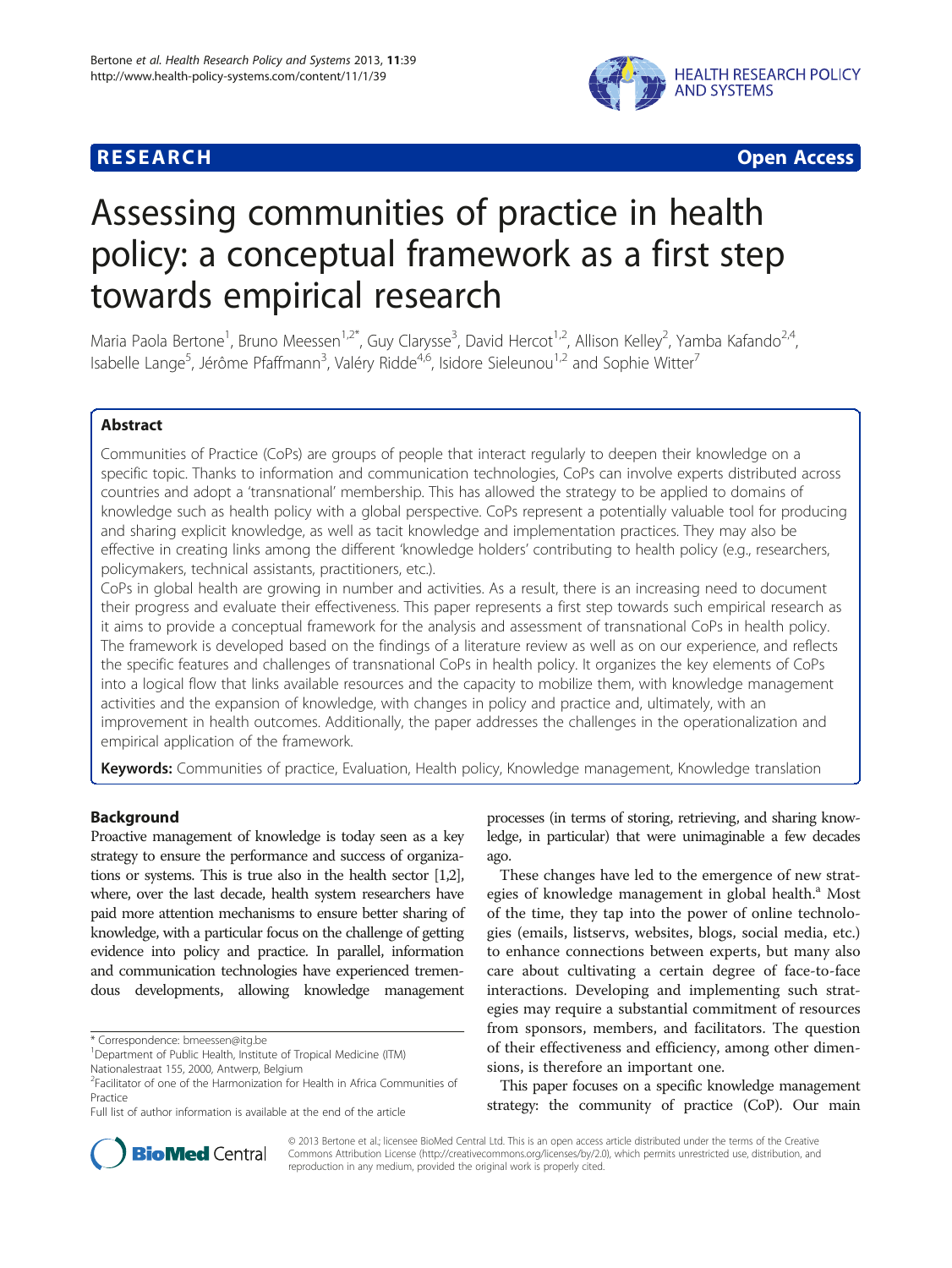objective is to contribute to the emergence of a conceptual framework for understanding and assessing CoPs in health policy. This step also allows the delineation of a research agenda for the empirical application of the proposed framework.<sup>b</sup>

The paper is organized as follows. First, the concept of CoP will be introduced. We will make a distinction between 'de facto' CoPs and those set up as explicit knowledge management strategies; the focus of the paper will be on the second type. After this general introduction to the strategy, we will provide some background information on transnational CoPs in health policy and highlight some of their characteristics. The development of the framework has been preceded by an intensive exploration of the literature, which we report on in our [methods](#page-3-0) section. We then present our framework; a discussion follows that addresses issues regarding the 'operationalization' of the framework (i.e., a reflection on the methodological challenges that the empirical application would involve). Finally, an agenda for further empirical research is proposed.

#### The emergence of the concept of communities of practice

We owe the concept of CoP to anthropologists who revealed, through grounded, detailed empirical work, the situated character of practical learning [[3](#page-11-0)]. From their observations across cultures and situations, they identified mechanisms and principles contributing to an effective transfer of practical knowledge. The recognition that practical learning takes place mainly through social interactions and in settings as close as possible to those of the actual practice [\[3,4](#page-11-0)], led them to label the overall mechanism as a 'community of practice'.

Wenger and colleagues defined a CoP as "a group of people who share a concern, set of problems, or a passion about a topic, and who deepen their knowledge and expertise in this area by interacting on an ongoing basis" [\[5\]](#page-11-0). A first stage in their work was the observation that CoPs spontaneously emerged in various professional sectors, as they are particularly effective in situations where it is important to ensure the transfer of tacit knowledge into practice (compared to, for instance, the key contribution of the internship in medical education). A second stage was their recognition that the CoP model could be theorized, formalized and made instrumental for application in a more purposeful way by individuals or organizations with the explicit aim of improving knowledge management towards predefined objectives. The potential of the strategy as a knowledge management tool to foster professional development, create and share knowledge across units, departments or branches was rapidly identified in the business sector. In comparison to other knowledge management strategies, its strength indeed lies in its promotion of an environment conducive to learning and exchange by fostering social

relationships and recognizing the importance of both implicit and explicit knowledge, emphasizing interactions in a climate of mutual trust [\[5\]](#page-11-0). This quality was later recognized in other sectors, including education and, recently, health [\[6](#page-11-0)].

#### 'De facto' and 'instrumental' communities of practice: two tracks for analysis

The concept and its managerial development attracted the attention of numerous researchers, which has led to a growing body of literature that documents and reviews the experiences of those participating in CoPs, including in the healthcare sector (e.g., [[7-10](#page-11-0)]). Two systematic reviews have been produced [\[11,12\]](#page-11-0). As we report in our [methods](#page-3-0) section, this literature is vast, ambiguous and conceptually diffuse. We believe it is important to make a distinction between two angles in the analytical approaches, which actually reflect the process through which the concept emerged.

Some scholars adopt a definition of CoP that stresses the need for a shared domain of expertise and repertoire of practices, as well as the existence of a sense of community and of interactions that are *meaningful* and that consolidate the practitioner identity [\[5\]](#page-11-0). Equipped with this list of key attributes, the researchers then analyse any interactive groups (e.g., online groups) to check whether they fulfil the criteria and can therefore be identified as CoPs (e.g., [\[8](#page-11-0)]). This view has a strength: it not only proposes an analytical grid to describe a preexisting social arrangement [[10](#page-11-0)], it also offers a theoretical proposition of what is required for the transfer of tacit knowledge to succeed.<sup>c</sup>

The second view deals less with scientific validation criteria; it embraces the broader agenda of knowledge management (often referred to as  $K^*$  in the literature) and observes the functioning and effectiveness of knowledge management strategies which explicitly identify themselves as CoPs. In this body of managerial literature, the focus is often on highlighting 'good practices', especially in terms of stewardship and facilitation.

This paper adopts the second view: the instrumental, managerial approach, which considers CoPs that are purposefully set up as a strategy to manage knowledge and often aim toward pre-defined objectives beyond mere knowledge management. In order to avoid misunderstanding, we will use the acronym  $\mathrm{Co}P^{\mathrm{KM}}$  to refer to these communities of practice set up as knowledge management strategies and which may not fulfil all the attributes mentioned above (for instance, the starting point of some CoPKM may be quite far from a 'shared' identity). The case for adopting an instrumental approach is strong; as reported in the section presenting the framework, we adhere to a view of organizations as collective arrangements that individuals set up, join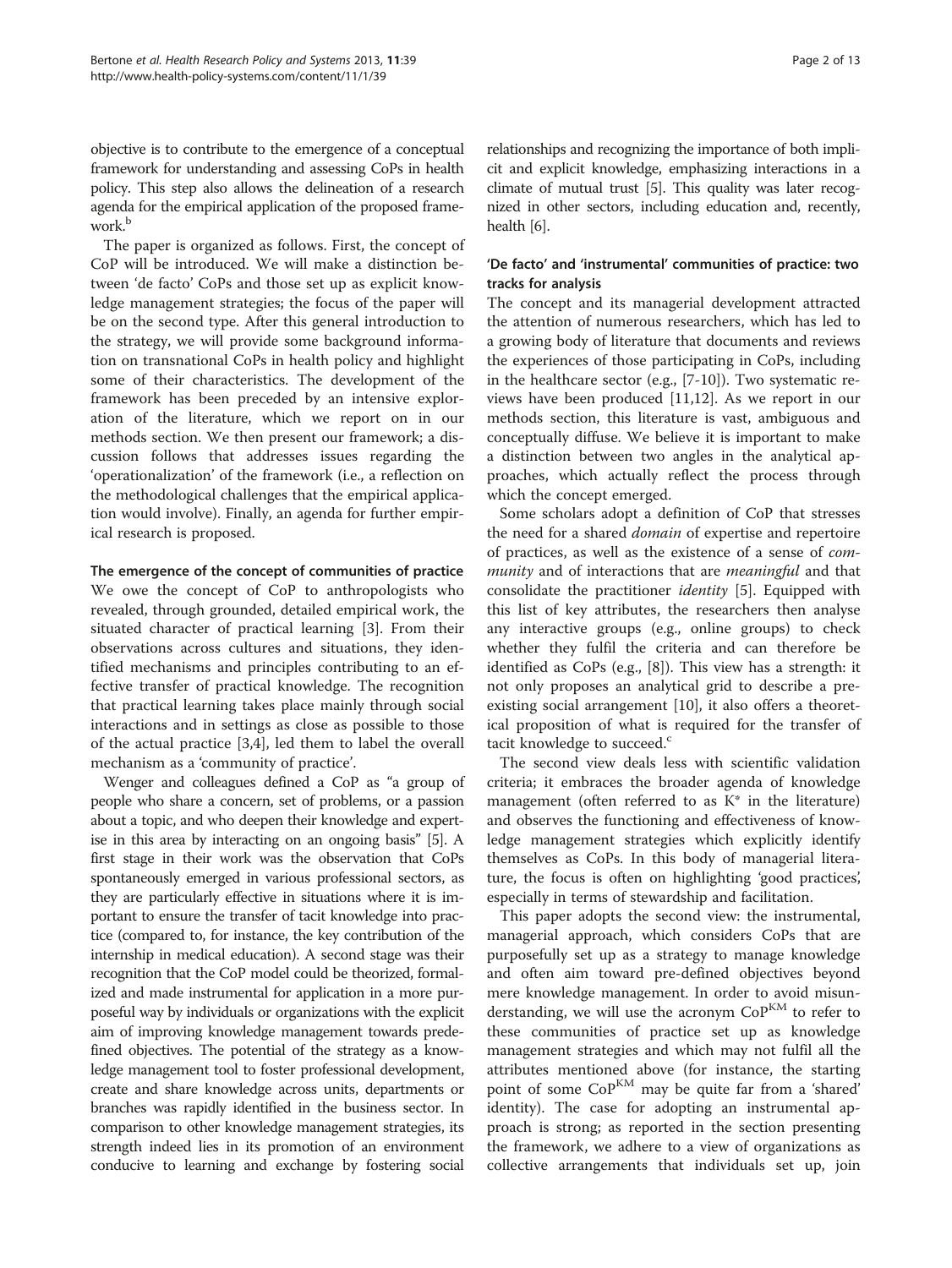or support with the aim of achieving individual and collective goals [\[13](#page-12-0)]. The fact that these goals remain implicit (e.g., because of a lack of centralized stewardship, as it may be the case with some de facto CoPs) or are made explicit (e.g., by the facilitator in charge of a  $CoP^{KM}$ ) does not change the fact that CoPs are artefacts. They are adopted because they serve functions; therefore, when one studies a CoP, the ultimate question is not one of ascertaining its compliance with a definition<sup>d</sup>, but one of evaluating whether it is, as a collective arrangement, superior to alternative collective arrangements, with respect to collective and individual goals.

Focusing on answering this latter question also allows for a more detailed evaluation agenda. In particular, evaluations could aim to describe the collective arrangement; assess its efficiency and effectiveness as a knowledge management tool, but also as a strategy to reach broader objectives (such as contributing to better performance and improvements in policy and practice); and identify factors that could explain its effectiveness (or not) and derive from that observation more generic lessons for other  $CoP^{KM}$ .

The recognition that any collective arrangement is instrumental also shows that the two views of CoPs are not mutually exclusive. It could be argued that efforts to foster a  $CoP<sup>KM</sup>$  may contribute to the actual emergence of a 'de facto' CoP or, conversely, that facilitators of a  $CoP<sup>KM</sup>$  will have an easier task in achieving their objectives if they can build on the prior existence of a 'de facto' CoP. Accordingly, as we shall see, one dimension of our framework incorporates key attributes of 'de facto' CoPs, as these features are susceptible to enhancing knowledge management.

Concisely, our focus on the managerial and instrumental aspect has practical value towards our goal, which is to improve effectiveness of CoP<sup>KM</sup>, including those in which we are involved. This goal requires developing a capacity to monitor and evaluate, which itself requires a more explicit 'theory of change', for the  $CoP^{KM}$  as a whole, but also for specific activities. We believe that a preliminary step in this ambitious endeavour is to map and organize the dimensions which matter. This is the main purpose of this paper, paying particular attention to transnational CoPs in health policy.

#### Transnational communities of practice in health policy

The development of this framework arose due to some very specific needs: ours. As knowledge experts (mainly in healthcare financing), together with different actors, we have launched or are playing a supportive role in several CoP<sup>KM</sup>.

Our own efforts are part of a larger movement in global health: in recent years, several actors have adopted the  $CoP^{KM}$  as a strategy to enhance exchange and co-production of knowledge across countries. Their domains of interest are various (see endnote<sup>a</sup> and the [illustration](#page-3-0) [of](#page-3-0) [a](#page-3-0) [transnational](#page-3-0)  $CoP<sup>KM</sup>$  $CoP<sup>KM</sup>$  [in health policy:](#page-3-0) [the performance-based financing CoP](#page-3-0) section below), but often relate to 'health policy', which, according to the WHO [\[14\]](#page-12-0), "refers to decisions, plans, and actions that are undertaken to achieve specific health care goals within a society". Besides, their membership is often 'transnational', i.e., distributed across continents and languages. Efforts to map the existing transnational  $CoP<sup>KM</sup>$ in health policy have yet to be undertaken. However, based on our experience, we suggest that transnational  $CoP<sup>KM</sup>$  in health policy have specific characteristics.

First, a key concern of facilitators and patrons of  $\mathrm{Co} \mathrm{P}^{\mathrm{KM}}$ in health policy will often be to ensure that the activities are in line with a wider process of mobilization of local, national and international resources for the achievement of the health care goals. Obviously, the patrons of a specific  $CoP<sup>KM</sup>$  may decide to narrow its contribution to a particular issue in the health policy chain (e.g., how to do research on health policy) and focus its recruitment on one category of knowledge holders (e.g., researchers). However, some CoP<sup>KM</sup> have also been set up with broader objectives, such as directly influencing the content of health policy. Such a  $CoP<sup>KM</sup>$  may then make the conscious choice of recruiting its members among different categories of actors, especially all those who hold knowledge relevant for progressing towards the health policy goals (or at least those that are favoured by the patrons). This ambition may require reaching out across professional groups (clinicians, managers, analysts, etc.), academic disciplines (medicine, economics, political sciences, etc.), organizations [\[15\]](#page-12-0), hierarchies and countries, in other words, across different 'regimes' of knowledge holders [[9,](#page-11-0)[16](#page-12-0)]. In fact, some of us have argued that the  $CoP<sup>KM</sup>$ strategy, due to its inclusiveness, could be particularly apt at bringing different types of knowledge holders onto the same platform, especially when the focus is on implementation issues [[17](#page-12-0)]. However, such an ambition raises particular challenges, and certainly reduces the chance of building a de facto CoP, as members do not share the same repertoire of practices.

Secondly, knowledge in health policy is more contextspecific than in other domains (compared to, for example, a community of software programmers or even clinical staff [\[8\]](#page-11-0)), because decisions on policies and on their implementation are not only based on technical issues, but also on political and cultural considerations and depend essentially on interactions between institutional actors and contextual factors [\[18,19](#page-12-0)]. This influences the nature of the practices of CoP<sup>KM</sup> in health policy (focused on identifying problems, assessing possible solutions, designing, budgeting, monitoring and evaluating schemes, developing skills for system analysis, considering political sensitivity, etc.), the type of knowledge shared (e.g., less focus on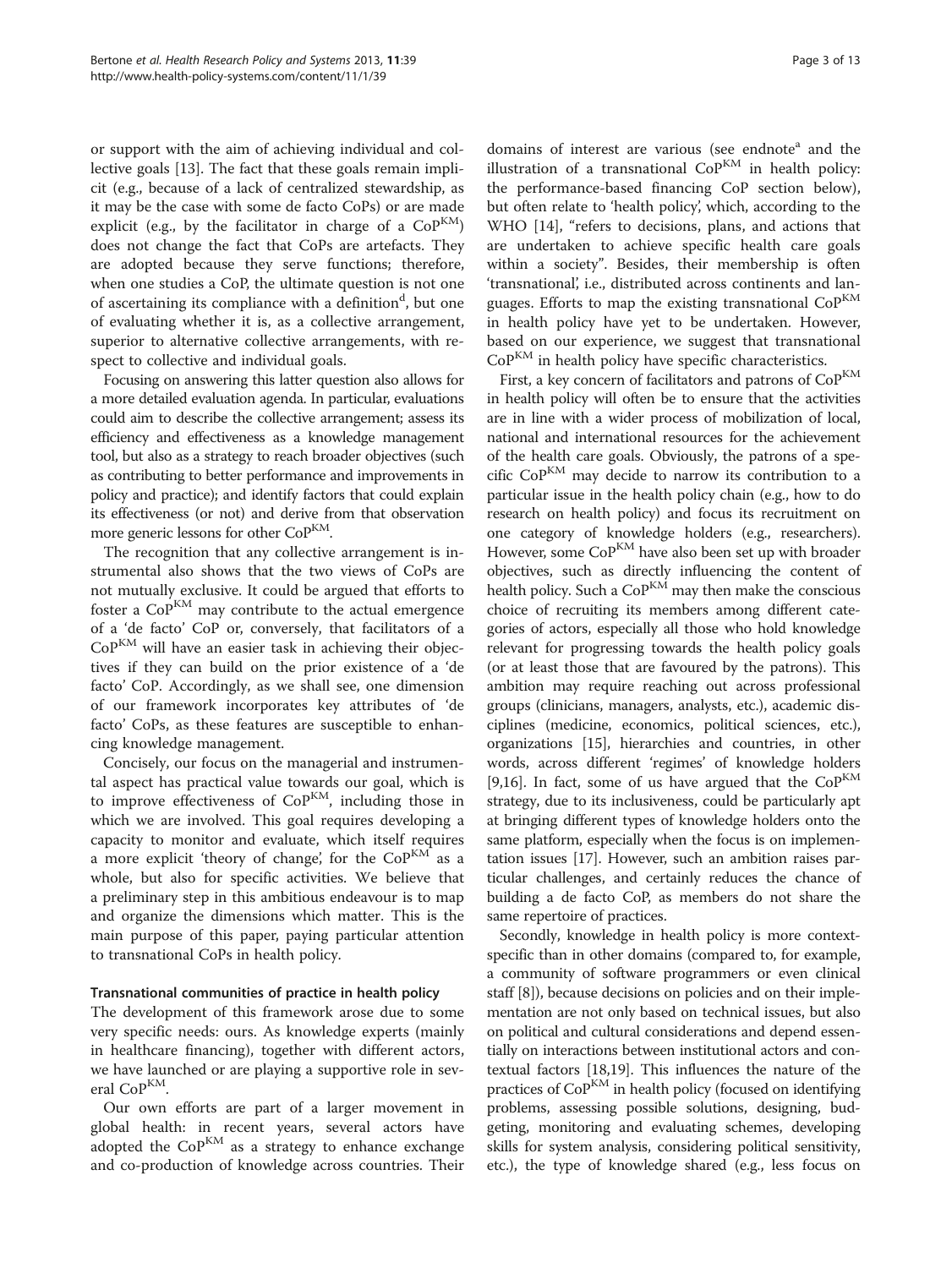<span id="page-3-0"></span>practical tips) and the way it is shared (e.g., through promotion of expert mobility across countries).

Finally, transnational  $CoP^{KM}$  in health policy are, by definition, widely distributed, extending across countries, and sometimes continents and languages. For this reason, they may often take the form of virtual CoP<sup>KM</sup>, taking advantage of information and communication technologies (ICT), even if many arrange for some faceto-face interactions or cross-country professional mobility [[5,](#page-11-0)[20\]](#page-12-0). Given these characteristics, transnational  $CoP<sup>KM</sup>$  in health policy face specific challenges that influence their creation, development and impact.

Because of our own needs, our framework is intended to capture these additional challenges. However, as it also addresses many of the challenges common to most  $CoP<sup>KM</sup>$ , it may have relevance for other situations, even outside the health sector.

## An illustration of a transnational  $\mathsf{Co}^{\mathsf{KM}}$  in health policy: the performance-based financing CoP [[17\]](#page-12-0)

Domain of knowledge

Performance-based financing (PBF) is a health care financing strategy stressing the role of incentives in the public health sector in low-income countries [\[21](#page-12-0)]. This strategy is receiving increased attention from governments and donors, especially in sub-Saharan Africa. As a result, there is a strong demand for knowledge production and sharing in this domain, both at country and regional level.

### Objective of the CoPKM

The main aim of the PBF CoP is to build a critical mass of high-quality African experts in PBF. The best option to do so is to strengthen the capacity of practitioners already involved in implementing PBF schemes and enhance the sharing of their expertise at regional level. The  $CoP<sup>KM</sup>$  also aims at consolidating the body of knowledge on PBF through the identification and dissemination of good practices. The role of some pioneer countries is critical in the production and promotion of approaches that proved to work. Allowing for the transfer of good practices, while at the same time securing enough attention and openness to constraints and opportunities specific to each context, still remains a challenge.

#### Process

The PBF CoP was launched in Burundi in February 2010. The majority of the participants at the launching event were African experts with substantial experience in designing, implementing or assessing PBF schemes. Subsequently, an online discussion group was launched [\(http://groups.](http://groups.google.com/group/performance-based-financing) [google.com/group/performance-based-financing\)](http://groups.google.com/group/performance-based-financing). To date, the group gathers around 1,100 experts, active in different sections of the knowledge chain. They are based in many

regions of the world, but predominantly in Africa, including in settings where access to internet is a challenge. Different knowledge activities are organized by the  $CoP<sup>KM</sup>$ : workshops, a collective book, a working paper series, a toolkit, a blog, e-discussions, and so on. The PBF CoP is supported by different sponsors, including aid agencies, consulting companies, international NGOs and research institutes. It has two part-time facilitators.

#### Assessment

PBF is expanding rapidly in sub-Saharan Africa; while the PBF CoP's own contribution is difficult to ascertain, it has established itself as the main platform for knowledge exchange and development on PBF. Some early analyses of the discussions on the online forum have confirmed the focus on a specific policy domain, the collective sharing of a technical repertoire and the emergence of an identity and community spirit, all key features of a de facto CoP. The emergence of the de facto CoP has probably enhanced the completion of some knowledge activities, but is not enough to assure the success of all projects, especially the most ambitious ones.

#### Methods

In order to develop the conceptual framework for analysis and assessment of transnational CoPKM in health policy, an exploratory review of the existing literature was conducted. The approach adopted was that of a broad scoping study. Criteria for inclusion were not based on a pre-defined list nor on the quality of the studies, but on their relevance to our research question, which was defined post hoc, once authors were more familiar with the body of literature [\[22,23](#page-12-0)]. Initially, PubMed and Google Scholar databases were searched by using key words, such as 'systematic reviews', 'evaluation', 'assessment', 'monitoring', 'value creation', 'framework', 'success factor', 'limitations', as referred to CoPs within and outside the health sector. We then adopted a snowball technique to identify further documents in the published and grey literature, and further searched online archives and discussions of existing CoPs, in particular in the health domain. Because the existing literature is so vast and diverse (e.g., 'communities of practice' totalized 2,780,000 counts in Google Scholar in August 2013) and not always applicable to the case of global health policy, the document search was not systematic nor exhaustive. Its main aim remained instrumental in providing a background and overview of the previous work in this subject and therefore it was carried out up to the point where the authors deemed that all elements relevant for transnational  $CoP<sup>KM</sup>$  in health policy were included.

Undertaking such a literature search allowed us to identify and reflect on some key issues and elements relevant for the understanding and assessment of  $CoP^{KM}$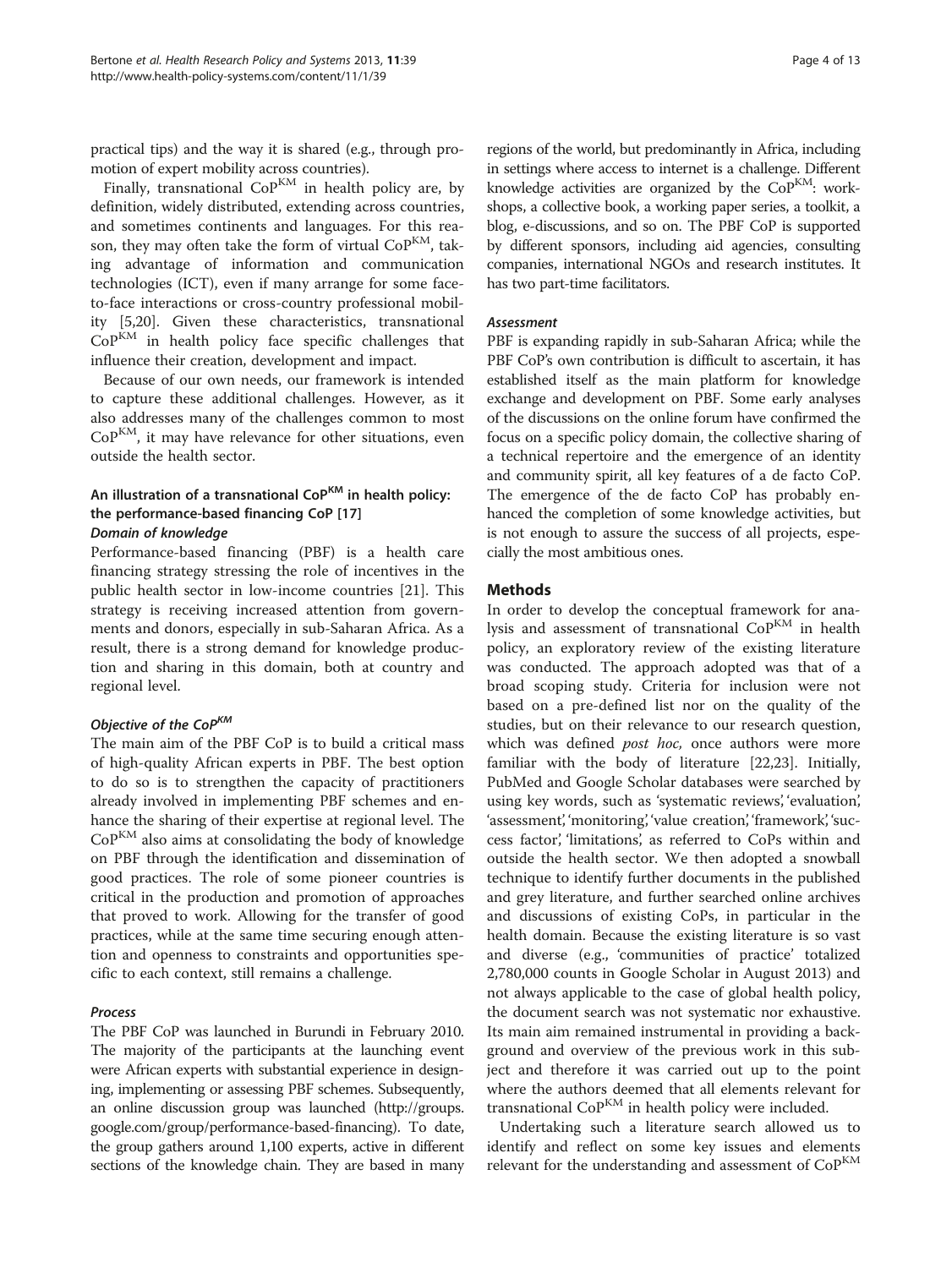in health policy. We then combined this with our own experience and insights on transnational CoPKM in health policy to build a conceptual framework. To corroborate the findings, a consultation process was also undertaken [[22](#page-12-0)]. A first sketch of the conceptual framework was presented and discussed at two meetings organized respectively in Antwerp, Belgium (on August 31, 2011) and in Bamako, Mali (on November 20, 2011). These meetings gathered facilitators and members of one or more transnational CoP<sup>KM</sup>, who commented on the draft document. Their experience and expertise provided critical inputs to refine the conceptual framework. The future use of this conceptual framework for the empirical assessment of CoP<sup>KM</sup> will provide a further opportunity for testing, refining and validating it.

#### Findings

#### Assessing CoPKM: key elements from the literature

The literature review helps identify some critical elements relevant for the analysis and assessment of CoP<sup>KM</sup> in health policy to build upon for the construction of our conceptual framework. The 25 key papers retained are listed in Table [1](#page-5-0). Most of the papers provide theoretically interesting and rich ideas, but, with few exceptions [[24,25\]](#page-12-0), none of the documents presents an empirical application of an evaluation framework, highlighting a gap: despite the wide theoretical and practical interest on CoPs, there is a lack of evidence-based propositions for their evaluation.

#### Proposed framework to assess transnational CoP<sup>KM</sup> in health policy

In order to build our conceptual framework, we undertook an organic revision of the main points emerging from the literature, integrating them with our experience and propositions. This step allowed for the identification of a series of elements central to the understanding and analysis of the CoP<sup>KM</sup> in which we are interested. We then reorganized these elements into six 'dimensions' in a way that reflects a simplified representation of a  $CoP<sup>KM</sup>$  and its functioning, from a managerial, instrumental approach, referencing and taking into account the specific features and challenges of transnational CoP<sup>KM</sup> in health policy (Figure [1](#page-6-0)).

Grounded in the 'instrumental' perspective on CoPs, the framework retraces and analyses the role that knowledge (produced, created and managed through the  $CoP<sup>KM</sup>$ ) plays in the process of selecting and implementing health policies, which, in turn, may affect health outcomes valued by citizens. In this sense, the framework is normative as it entails that the  $CoP<sup>KM</sup>$  produces knowledge relevant and valid in reference with regard to the health system goals, as defined by the WHO [\[48](#page-12-0)]. Although the framework recognizes many non-linear loops, spill-over effects, etc., because of its focus on the instrumental role of  $\mathrm{CoP}^{\mathrm{KM}}$ , it mainly draws and focuses on the 'input-process-output-outcome' logic that is familiar to public health experts [[49](#page-12-0)] or the theory-based evaluation approach [\[50](#page-12-0)]. Following that logic, it retraces a path between a series of dimensions that facilitators and members activate to ensure the CoP<sup>KM</sup> delivers results. However, contrary to analytical models of process in public health, and in order to allow consideration of the complex dynamics and processes involved, under this framework, resources are not assumed given. Instead, the challenge of the CoP<sup>KM</sup> is to constantly and dynamically mobilize new resources for its development and success.

The conceptual framework also presents links with institutional and organizational theories [\[13\]](#page-12-0). It endorses a view of the CoP as an organizational modality that individuals set up, join and support with the aim of achieving individual and collective, implicit or explicit goals. The individual goals relate to gaining knowledge, as well as other benefits such as visibility, social capital, influence or even business opportunities. The collective goals – especially relevant to patrons – include knowledge objectives, but also others, perhaps less explicitly, such as influencing policy processes and policy decisions. Under the proposed framework, the hypothesis is that, in order to do so, the  $CoP<sup>KM</sup>$  patrons and facilitators mobilize critical resources (knowledge and expertise, time, funds, political support and technologies) through governance rules and processes fostering voluntary human interactions. Although the framework portrays a managerial vision of knowledge production and management, it is not unaware of the numerous and varied reasons that contribute to the decision of supporting a  $CoP^{KM}$ , leading it, participating in online discussions, etc. Indeed, as also highlighted by standard organization theories (e.g. [\[51](#page-12-0)]), a  $CoP<sup>KM</sup>$  not generating value for its members in an efficient manner loses support and may even disappear.

Each of the dimensions of the framework (represented as boxes in Figure [1\)](#page-6-0) is further described in the following paragraphs.

#### Available resources

Certain critical resources are at the base of the functioning and the effectiveness of a CoP<sup>KM</sup>, and are provided mainly by the  $CoP<sup>KM</sup>$  members and by its patrons. Those resources belong to different categories:

 Knowledge resources include different types of knowledge and expertise held by the members. They also include access to information (such as scientific journals) for the  $CoP<sup>KM</sup>$ , collectively and through its members, and any pre-existing knowledge-sharing platforms.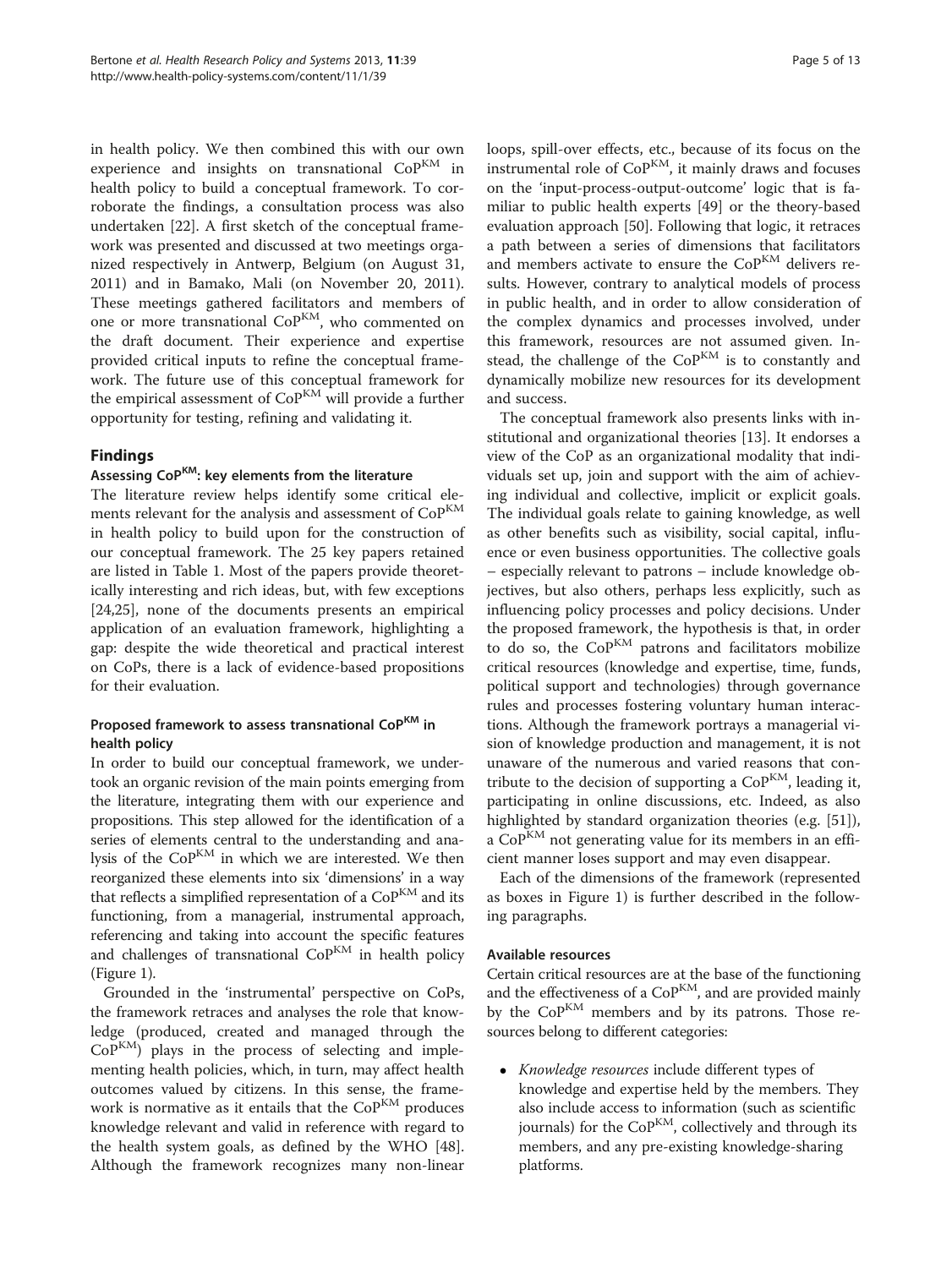| <b>Authors</b>              | Year of<br>publication                  |        | Reference Sector of<br>reference | <b>Main dimension</b><br>of focus                     | Key elements, findings<br>and propositions                                                                                                                                                                                                                                                                              |  |  |
|-----------------------------|-----------------------------------------|--------|----------------------------------|-------------------------------------------------------|-------------------------------------------------------------------------------------------------------------------------------------------------------------------------------------------------------------------------------------------------------------------------------------------------------------------------|--|--|
|                             |                                         |        |                                  | <b>FRAMEWORKS FOR ASSESSING CoPs' PERFORMANCE</b>     |                                                                                                                                                                                                                                                                                                                         |  |  |
| Schenkel<br>et al.          | 2000                                    | $[26]$ | Management Performance           | of CoPs                                               | Social network analysis.                                                                                                                                                                                                                                                                                                |  |  |
| McDermott                   | 2002                                    | $[27]$ | <b>Business</b>                  | Return On<br>Investment (ROI)                         | Pyramidal framework, which starts from 'activities'<br>at the base and moves upwards to 'outputs', 'value'<br>and 'business results'.                                                                                                                                                                                   |  |  |
| Wenger<br>et al.            | 2002                                    | $[5]$  | Business/<br>Management          | ROI                                                   | Simple method for calculating an approximate ROI value.                                                                                                                                                                                                                                                                 |  |  |
| Arora et al.                | 2002                                    | $[28]$ | <b>Business</b>                  | Performance<br>of CoPs/ROI                            | Balanced scorecards.                                                                                                                                                                                                                                                                                                    |  |  |
| Millen &<br>Fontaine        | 2003                                    | $[29]$ | <b>Business</b>                  | Performance<br>of CoPs/ROI                            | Causal model for community interactions and benefits,<br>which categorizes benefits into 'individual/personal', '<br>community' and 'organizational'.                                                                                                                                                                   |  |  |
| Lee et al.                  | 2005                                    | $[30]$ | Business/<br>Management          | KM performance/ROI                                    | Complex, formalized method to calculate ROI for KM<br>activities.                                                                                                                                                                                                                                                       |  |  |
| Helms et al.                | 2007                                    | $[31]$ | Management                       | Performance<br>of CoPs/ROI                            | Knowledge network analysis.                                                                                                                                                                                                                                                                                             |  |  |
| Scarso et al.               | 2009                                    | $[24]$ | Business/<br>Management          | Success<br>factors/ROI                                | Identifies two external influences (the organization's own<br>knowledge strategy and the context) and four internal/<br>constitution characteristics of CoPs (organizational, cognitive,<br>economic and technological dimensions) to explain the CoPs<br>success (applied to the case of a multinational oil company). |  |  |
| Braithwaite<br>et al.       | 2009                                    | $[32]$ | Health                           | Performance<br>of CoPs                                | Protocol presenting a methodology for the "development,<br>design, testing, refinement, simulation and application of an<br>evaluation framework for communities of practice and<br>social-professional networks".                                                                                                      |  |  |
| Wenger<br>et al.            | 2011                                    | $[33]$ | Education                        | Assessing 'value<br>creation'                         | A very detailed, comprehensive guide for promoting and<br>assessing 'value creation' (a performance measure of the<br>level of learning enabled) for CoPs and networks in the<br>education sector. Includes a conceptual framework and<br>practical methods and tools.                                                  |  |  |
| Ranmuthugala 2011<br>et al. |                                         | $[34]$ | Health                           | Performance/<br>role of CoPs                          | A second study protocol (following Braithwaite et al. 2009)<br>proposing 'realist evaluation' combined with 'social network<br>analysis' as a tool for the development of such a framework.<br>Both protocols focus mainly on the application of CoPs to<br>healthcare activities, specifically in Australia.           |  |  |
| ADB                         | 2011                                    | $[35]$ |                                  | Development Evaluation of<br>KM strategies            | Use of the DAC Criteria for Evaluating Development Assistance<br>as a tool for assessing KM strategies. The DAC criteria are<br>relevance, effectiveness, efficacy, sustainability and impact.                                                                                                                          |  |  |
|                             | <b>LIMITATIONS OF CoPS</b>              |        |                                  |                                                       |                                                                                                                                                                                                                                                                                                                         |  |  |
| LeBaron                     | 2000                                    | $[36]$ | Education                        | Limitation of CoPs                                    | Cultural and social values of collaboration vs. individual success.                                                                                                                                                                                                                                                     |  |  |
| Yanow                       | 2004                                    | [37]   | Management                       | Limitations of<br>CoPs/Hierarchies                    | Role of local vs. expert knowledge; distinction between horizontal,<br>geographic periphery and a vertical, hierarchical periphery.                                                                                                                                                                                     |  |  |
| Roberts                     | 2006                                    | $[38]$ |                                  | Management Limitation of CoPs                         | Power structures and hierarchies; time needed to evolve and<br>mature; resistance to change.                                                                                                                                                                                                                            |  |  |
| Kerno                       | 2008                                    | $[39]$ |                                  | Management Limitation of CoPs                         | Time constraints; organizational hierarchies; regional culture.                                                                                                                                                                                                                                                         |  |  |
|                             | <b>ELEMENTS FOR THE SUCCESS OF CoPs</b> |        |                                  |                                                       |                                                                                                                                                                                                                                                                                                                         |  |  |
| Johnson                     | 2001                                    | $[40]$ | Education                        | Early research on<br>virtual CoPs'<br>characteristics | Different levels of expertise; fluidity of knowledge flows (vs.<br>withdrawal/attrition); community knowledge greater than<br>individual knowledge; environment of safety and trust.                                                                                                                                    |  |  |
| Sveiby &<br>Simons          | 2002                                    | $[41]$ | Management Trust                 |                                                       | Collaborative climate is one of the major factors influencing<br>effectiveness of knowledge management.                                                                                                                                                                                                                 |  |  |
| Levin<br>et al.             | 2004                                    | $[42]$ | Management Trust                 |                                                       | Trust as essential for knowledge sharing.                                                                                                                                                                                                                                                                               |  |  |

#### <span id="page-5-0"></span>Table 1 Key documents identified by the literature review, focusing on elements and propositions relevant for the assessment of transnational CoPs in health policy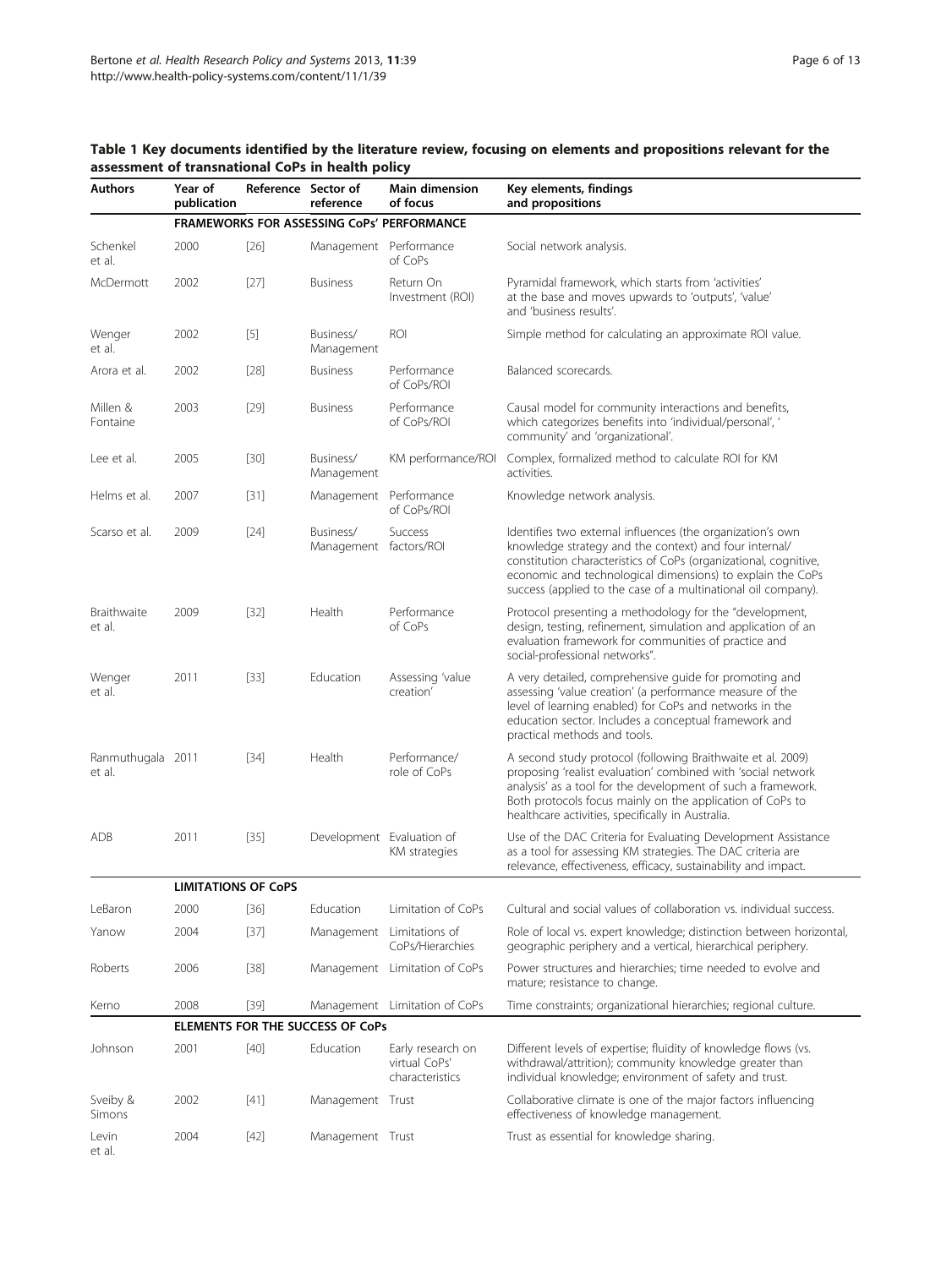| Wenger<br>et al.     | 2005 | $[43]$ | Management Use of ICT |            | Contribution of technologies to CoPs; new tools and challenges<br>in the use of ICT; description of technologies the CoPs use to<br>"create a sense of togetherness over time and across distances". |
|----------------------|------|--------|-----------------------|------------|------------------------------------------------------------------------------------------------------------------------------------------------------------------------------------------------------|
| Bourhis et al.       | 2005 | $[25]$ | Management            | Leadership | Role of the community leaders and coach to respond to<br>challenges in a way adapted to the CoP characteristics<br>(presenting empirical case studies).                                              |
| Cargill              | 2006 | $[44]$ | Management Leadership |            | Role of leaders and leadership issues.                                                                                                                                                               |
| Ardichvili<br>et al. | 2006 | $[45]$ | Management Culture    |            | Cultural influences and potential cultural barriers in knowledge<br>sharing and participation.                                                                                                       |
| Usoro et al.         | 2007 | $[46]$ | Management Trust      |            | Trust as predictor of knowledge sharing behaviours. Trust is analysed<br>across three dimensions: perceived competence, integrity and<br>benevolence of the CoP.                                     |
| Kraut &<br>Resnick   | 2011 | $[47]$ | Management Use of ICT |            | Possible designs improving the success of online communities.                                                                                                                                        |

<span id="page-6-0"></span>Table 1 Key documents identified by the literature review, focusing on elements and propositions relevant for the assessment of transnational CoPs in health policy (Continued)

- Time resources relate to the time that members choose to allocate to the CoP<sup>KM</sup> activities and the time that their organizations allow them to take out of other, more formal activities.
- Financial and other material resources include funds and in-kind allowances (human resources, meeting space, web space, materials, etc.).
- Political resources refer to the buy-in of key organizations in the domain of practice of the CoP<sup>KM</sup> and include the public recognition and reputation of the community.

The correct use of technological resources is critical for the performance of widely distributed, transnational CoPKM. ICT plays a key role in connecting geographically dispersed members to create a sense of 'togetherness' as well as providing them with a platform to share, store, and access the explicit and implicit knowledge of the community [[43](#page-12-0)].

#### Strategies to mobilize resources

A well performing  $CoP^{KM}$  is able to implement strategies to successfully mobilize both available and new resources and to increase them over time.

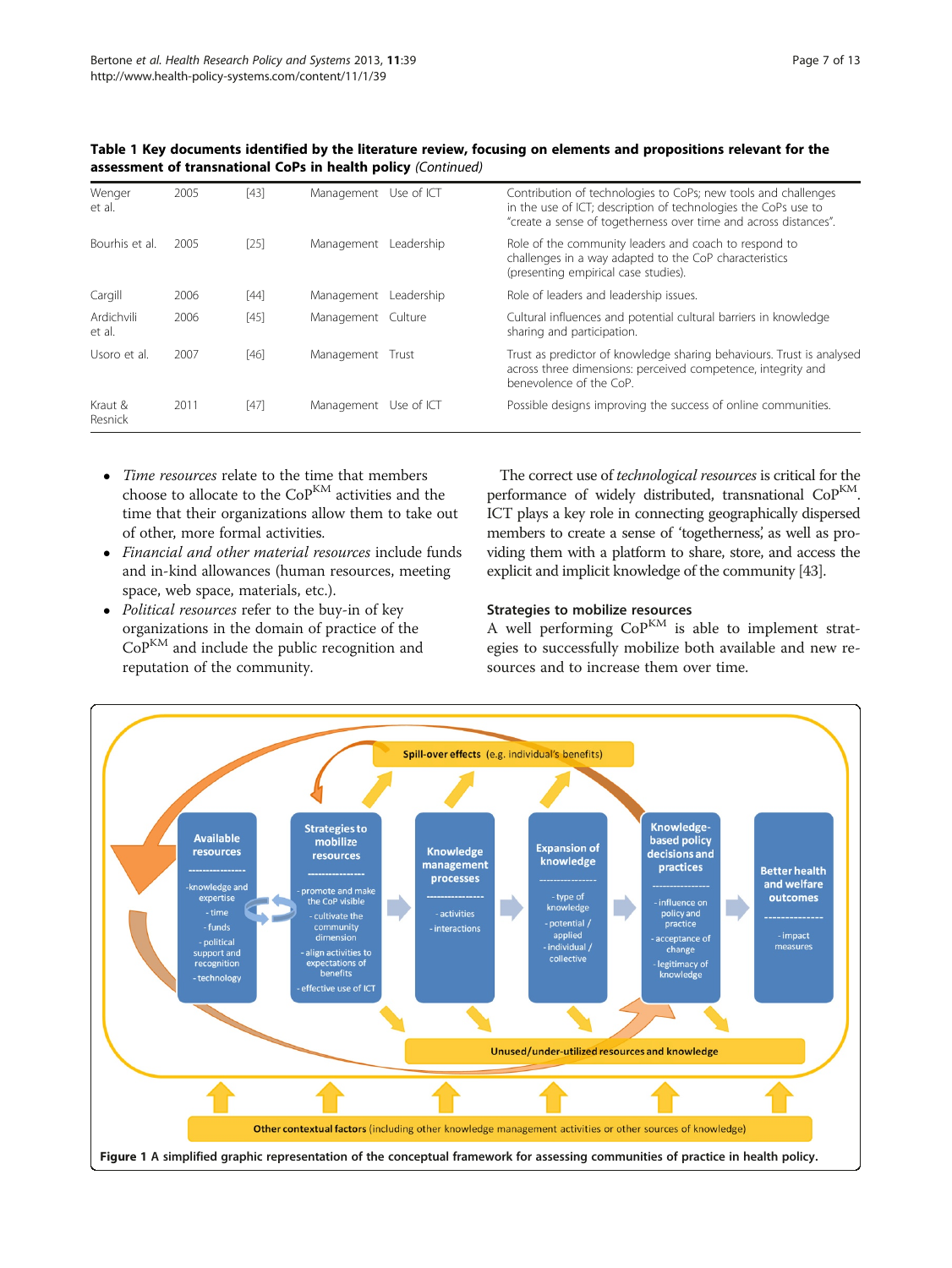The literature and our experience suggest that the core group of facilitators of the community plays a critical role and is instrumental in facilitating resource mobilization [[25,44](#page-12-0)]. This core group is responsible for four main sets of tasks:

- 1. Clarifying the domain of focus, defining the strategic objectives of the  $CoP^{KM}$ , ensuring that enough focus is kept on the repertoire of practices, promoting and making the  $CoP^{KM}$  visible and carrying out public appraisals and (self-) assessments of the community. This is fundamental to mobilizing financial and political resources and to ensure the evolution of the CoPKM and its sustainability in the long-term.
- 2. Cultivating the community dimension of the  $CoP^{KM}$ , going across knowledge 'regimes' (if there is any pluralism at this level) and creating an environment that is conducive to knowledge exchange. This is critical to mobilizing knowledge and time resources by increasing the active participation of members. To achieve this, some elements should be taken into consideration and are critical to explore:
	- The power structure of the community. While facilitators attempt to foster 'horizontal' CoPs in order to mitigate external, pre-existing hierarchies among members and ensure wide participation, it is unavoidable that some existing hierarchical features will persist and others may emerge internal to the  $CoP^{KM}$  (see the growing literature on different roles – the 'lurker', the 'novice', the 'elder', the 'poster' in online communities [\[52](#page-12-0)]). However, the fact that some members may remain in peripheral positions could reduce the effectiveness of the  $CoP<sup>KM</sup>$  [\[38\]](#page-12-0).
	- The regulatory mechanisms established by the  $CoP<sup>KM</sup>$ . These mechanisms aim to ensure smooth and relevant discussions, avoiding contributions that are inappropriate for their content (e.g., spam) or their form (e.g., interpersonal conflicts).
	- The level of trust. Trust and a collaborative climate enable the sharing of knowledge, particularly of a tacit nature [\[38,41,42](#page-12-0),[46](#page-12-0)]. The 'fluidity' of the community, i.e., the ease with which information and knowledge are shared among members, as opposed to 'withdrawing' or attrition [\[40\]](#page-12-0). Within this dimension, cultural differences and potential cultural or language barriers should be taken into account [\[45\]](#page-12-0).
	- The passion for the topic and the commitment and ownership of the members, are important to forge a common identity of the community [[5](#page-11-0)]. As highlighted by early work on CoPs, these features foster a positive environment and good relationships enabling explicit and tacit knowledge to flow within the community.
- 3. Aligning  $CoP<sup>KM</sup>$ 's activities and products to individual and organizational expectations of benefit. If individuals and organizations have (intrinsic or extrinsic) reasons to participate actively in the  $CoP<sup>KM</sup>$  (or to allow participation), more knowledge and time resources will be mobilized. The framework allows capturing the determinants of the motivation to participate under the different dimensions. For example, do people participate because of the interactions (networking), the expansion of knowledge (learning), to increase their social capital or because they care about improving policy making and contributing to better health outcomes?
- 4. Choosing and adopting the relevant ICT, including the platform design features that are appealing, enable the socialization of new members and encourage commitment and appropriate contribution by members in a cost-effective manner [\[47\]](#page-12-0).

Obviously, these first two dimensions (available resources and strategies to mobilize them) are closely related, which makes it almost impossible to identify their causal and chronological relationship, so that they should be looked at jointly. Indeed, mobilizing new resources also means that more will be available for the  $CoP<sup>KM</sup>$ . For this reason, from the beginning and continuously throughout the  $CoP<sup>KM</sup>$  life, a sort of virtuous cycle of mobilization of new and existing resources should be in place.

#### Knowledge management processes

Once resources are mobilized and available, they are used to foster knowledge management processes, which include knowledge creation, identification, storage, share and use [[53\]](#page-12-0). Therefore, this dimension aims to capture the reality and nature of the knowledge processes realized by the active members. Knowledge management processes materialize in the *activities* that the CoP<sup>KM</sup> organizes and performs (workshops, online discussions, formal meetings, websites, etc.), as well as in the interactions that it fosters among its members (web posts, collective or private emails, formal and informal discussions, and so on). As a  $CoP^{KM}$  is not focused only on the quantity of activities and interactions promoted, it would be important to assess also their quality and their relevance to i) individual members, ii) their organizations, and iii) the CoPKM's objectives and aims. A key question is whether activities focus on improving the repertoire of practices.

#### Expansion of knowledge

Knowledge management processes aim to bring about an expansion of knowledge. The knowledge produced has different characteristics: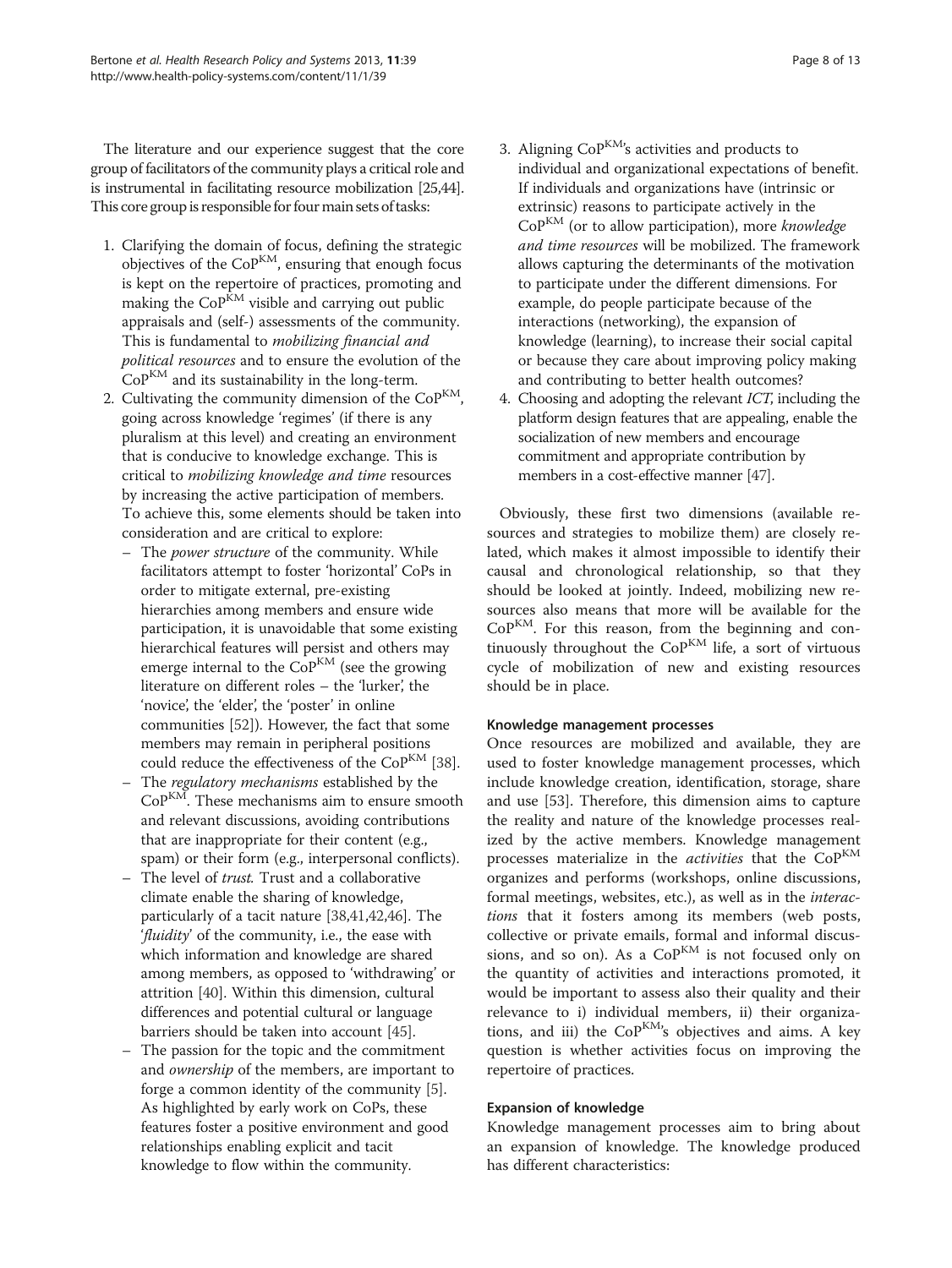- <span id="page-8-0"></span> $\bullet$  It can be of *different types*: explicit or implicit; theoretical, statutory or applied; based on scientific evidence, on field experience or on experts' opinions; specific to one regime or accepted between different regimes; a matter of debate or consensus within the  $CoP<sup>KM</sup>$  and outside, etc.
- Knowledge can be potential or applied [\[33](#page-12-0)]. The first refers to knowledge whose potential value could be realized later and is stored in the form of knowledge capital, which includes skills (human capital), relationships (social capital), access to resources (tangible capital) and reputational capital. In contrast, applied knowledge is fully realized and produces changes in individual practices.
- The expansion of knowledge can be realized at the collective or individual level. In this latter case, it is interesting to understand who benefited from the expansion of the knowledge, i.e., whether it is only the members, or some of them (and if so, whom), or if the expansion had spillover effects to a wider audience. This analysis would highlight important distributional and equity issues within and beyond the  $CoP<sup>KM</sup>$ .

Each community may focus on different knowledge characteristics among those described above, according to its domain of interest, repertoires of practices and specific goals (for example, some  $CoP<sup>KM</sup>$  are focused on production and synthesis of evidence-based knowledge, while others aim to share implicit 'know-how' among individuals or even different actors), and based on the individual and organizational benefits that its members expect.

#### More knowledge-based policies and practices

For the patrons of a health policy  $CoP^{KM}$ , a key objective will often be to ensure that policy decisions and implementation practices have a sounder knowledge base than is usually the case (see [[17\]](#page-12-0) for an example from health care financing policies in low-income countries). The achievement of this objective would probably consolidate the legitimacy of the  $CoP<sup>KM</sup>$  and therefore support it, both internally and externally. However, although one would expect scientific evidence to be a central component of the knowledge shared among members, evidence in the health policy domain often remains partial as it cannot cover all possible policy situations and options; furthermore, it is very context specific [[54\]](#page-12-0). This means that, on the knowledge to policy guidance path, some areas of uncertainty may be filled with the ideologies and societal and political preferences of members. Global health policy is a rather open arena; this creates some checks and balances for the  $CoP<sup>KM</sup>$  (e.g., concern for attracting the support of other influential actors in the policy process will discipline the  $CoP^{KM}$ ); yet, it may not be enough. The shallower the evidence base, the greater the responsibility of the facilitators to protect dissident opinions, to organize eye opening activities and to practice self-assessment.

The transformation of knowledge into policy requires its acceptance by policy makers and implementers. This may occur if policy makers and implementers are active  $CoP<sup>KM</sup>$  members themselves, or they consider  $CoP<sup>KM</sup>$ members and/or their knowledge products as trustworthy, or if members (e.g., researchers, consultants), empowered by their enhanced knowledge or expert identity, contribute more effectively to the national policy process. Some CoP<sup>KM</sup> in health policy are particularly attentive to gathering different knowledge holders and stakeholders on a common platform [[17\]](#page-12-0).

The  $CoP^{KM}$ 's ability to produce authoritative policy recommendations or have them (or the underlying frameworks) internalized by its members will depend on its domain of knowledge, membership, facilitation and internal cohesion as well as on its ultimate objectives. A homogenous CoP<sup>KM</sup> focusing on a narrow domain and aimed at promoting a particular view on it can produce clear policy messages, with the risk of the  $CoP<sup>KM</sup>$  or its members overestimating the external validity of the related knowledge. Conversely, a  $CoP<sup>KM</sup>$  focusing on broader issues and with a heterogeneous membership in terms of societal preferences may remain relatively open to possible options, but possibly at the cost of the capability to produce recommendations.

To avoid the possible risks involved in the prescriptive step towards policy recommendations, the  $CoP<sup>KM</sup>$  must practice self-reflection and be attentive to two issues in particular. One issue is the status of the knowledge created. How can one combine consensus among members with rigorous demonstration? As mentioned above, evidence is often incomplete. The risk is that opinions (put forward by dominant members or by the majority of members) are accepted as validated evidence. Facilitators and members must beware of this and play an active role in identifying opinions as rather being hypotheses to be tested. Another potential pitfall for any CoP is that of 'becoming a sect' or a static community, not accepting change, and resistant to different developments in knowledge [[5,](#page-11-0)[38\]](#page-12-0). This risk may occur both during the translation of knowledge into policy and practice, but also earlier in the process when the  $CoP<sup>KM</sup>$  (or its facilitation team) identifies issues to prioritize in terms of knowledge activities. At that stage, the  $CoP<sup>KM</sup>$  may become dogmatic in its definition of relevant questions and ignore views challenging its 'good practices'.

#### Better health and welfare outcomes

Policy decisions and practices may lead to improved outcomes and reduced health inequalities. This is clearly the ultimate collective goal of several  $\mathrm{Co}^\mathrm{KM}$  in health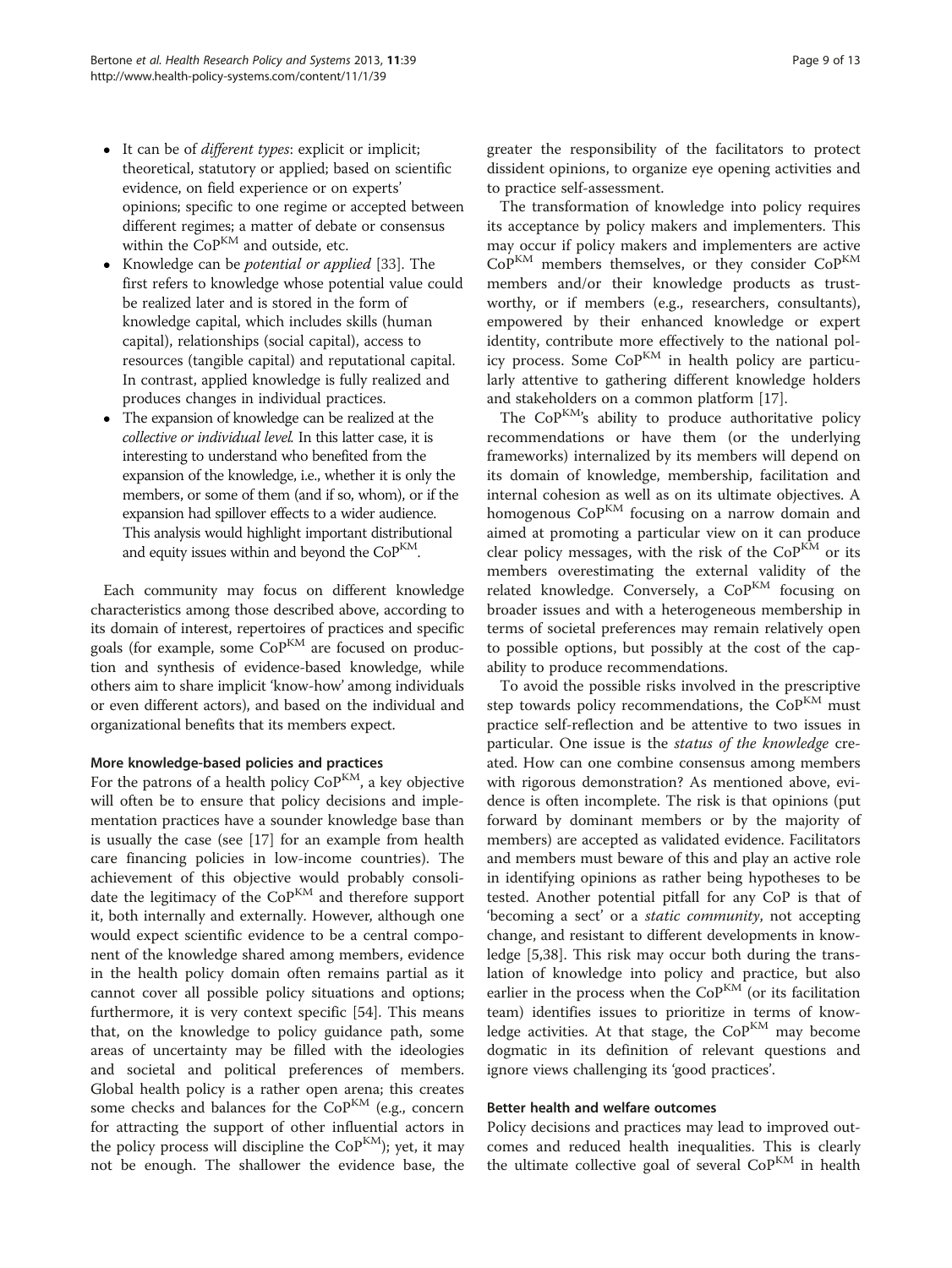policy. Therefore, it would be ideal to be able to measure health and welfare outcomes, as well as the proportion of change attributable specifically to the  $CoP<sup>KM</sup>$ 's activities. However, this is highly complex and often not realistic. Firstly, it may take a long time for knowledge and expertise to finally result in better outcomes (because of delay in the uptake, e.g., the time needed to ban tobacco, and in the impact) and the time delay would make assessments difficult. Secondly, knowledge is just one element among numerous others in the production of good health: alone it cannot do much.

#### **Discussion**

#### Non-linearity of the conceptual framework

We have represented the role of  $CoP<sup>KM</sup>$  in the process that leads to better policies and practices and better outcomes as a somewhat linear sequence. However, the process we are aiming to capture is obviously far more complex and often non-linear [\[55,56](#page-12-0)]. Many elements contribute to reinforce each other in a dynamic and iterative way. At the same time, along this process, the  $CoP<sup>KM</sup>$  may generate secondary, spillover outcomes that go beyond the production and use of knowledge, such as creating solidarity amongst its members, reducing their isolation or offering career opportunities. The framework does not focus on these other outcomes, but this does not mean that they are negligible: in fact, they may be some actors' main reasons for being involved with the CoP<sup>KM</sup>.

Additionally, the framework should not be read as a chronologically linear process. For instance, the resources that are available initially are not immutable for the  $CoP<sup>KM</sup>$ , but they interact dynamically and can be increased through the creation of virtuous cycles. As an example, public recognition is difficult to count on at an early stage, but could be successfully built over time. In the same way, at the beginning there may only be a small group of active members (or even just one 'knowledge entrepreneur'). However, if the community develops in the right direction (e.g., by satisfying the benefits expectations of potential participants), it may be able to involve more members and add to the available knowledge capital. This argument points to an important feature of CoPs: they take time to evolve and mature. Therefore, to be effective,  $\mathrm{Co}P^{\mathrm{KM}}$  must be able to sustain their activities over time [[38](#page-12-0)]. As a consequence, their assessment should include sustainability measures [[57](#page-12-0)] and should not focus on applying the framework chronologically (i.e., look at available resources at an early stage, focus on the knowledge management activities during the maturity stage and evaluate the impact after the end of the CoPKM's life), but should look dynamically at the different elements of the framework at regular intervals during the life of the  $CoP^{KM}$ .

Finally, the framework should not be read as a causally linear process either. Indeed, the fact that there has been an expansion of knowledge does not automatically mean that policies will integrate such new knowledge [\[58](#page-12-0)]. The framework limits its aim to mapping a simplified path describing how an effective CoP<sup>KM</sup> strategy could contribute to better health outcomes. Although it does not identify the causes that explain why impact was not achieved, it provides a series of dimensions to measure a possible progression towards better health outcomes. Briefly, while the framework does not provide a full theory of change for  $CoP<sup>KM</sup>$ , it is designed to be rich enough to capture the dimensions that matter and need to be thought through by actors committing resources to  $CoP<sup>KM</sup>$ .

#### Applying the conceptual framework: choice of a methodological approach

The proposed framework is not prescriptive of a sole way of assessing CoP<sup>KM</sup> by looking at all the dimensions proposed. Instead, it aims to provide a frame to organize, select and analyse different elements of CoPKM and the dynamics between those elements. Thus, it must be tailored to the assessment needs of the evaluator, which will determine the research questions and the appropriate methods. The disciplinary methods adopted may vary; qualitative and quantitative methods are often to be used in conjunction. Indeed, numerous scholars argue that, in the assessment of CoPs, a focus on processes and outputs from the perspective of the community members and the use of "systematic anecdotal evidence" [[5\]](#page-11-0) are as important as quantitative evidence of impact [[5,](#page-11-0)[27,33,59-61](#page-12-0)]. The choice of the methodological tools will also depend on the dimension of focus. While, initially, the dimensions in the framework are mostly descriptive and the analysis can be performed using relatively simple quantitative indicators (e.g., study of the 'demographics' of the CoP or internet statistics), starting from the second dimension, qualitative aspects become increasingly relevant and require access to insider information. Such information can be collected by reviewing documents, through participant observation, including 'online observation' [[62](#page-12-0)], as well as through interviews.

Moreover, moving from left to right, the dimensions grow increasingly complex to evaluate. 'Expansion of knowledge', for instance, should provide an ideal measure of the effectiveness of the  $CoP<sup>KM</sup>$  strategy. However, its measurement poses important methodological challenges. Firstly, the distribution of knowledge may not be even among members. Secondly, the intangibility of some types of knowledge makes measurement complex. Additionally, in order to assess 'expansion', observations at two points in time, at least, are required. Finally, there may be problems with the attribution of observed changes to the  $CoP^{KM}$ . Similarly, focusing on the following dimension ('[more](#page-8-0)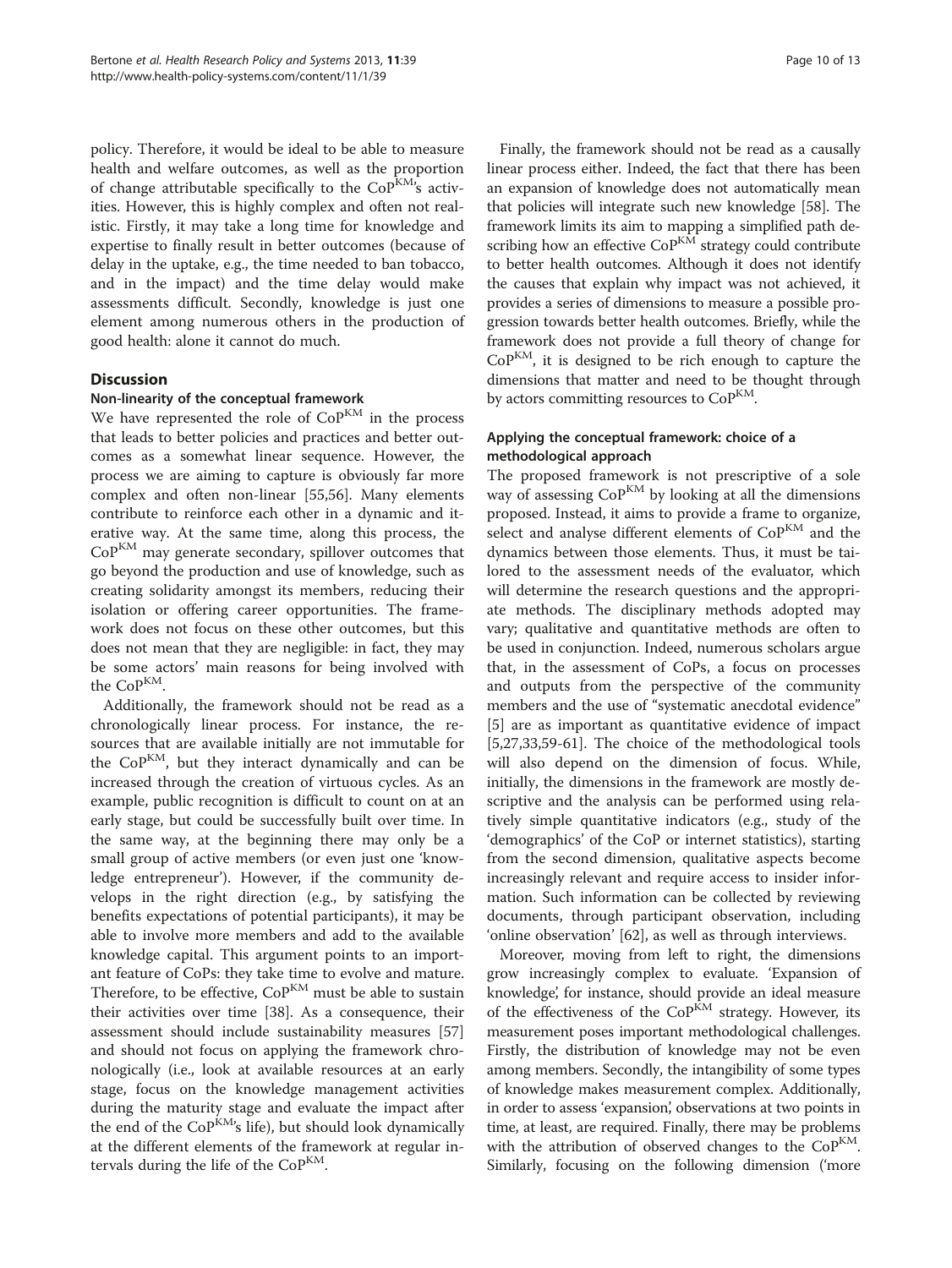[knowledge-based policies and practices](#page-8-0)') would be critical to capture the 'evidence-policy' gap. However, it would be complex to isolate the contribution of the  $CoP<sup>KM</sup>$  from other factors. Indeed, changes in policy and practice are often incremental and many factors contribute to policy change (such as the political economy context, the balance of powers, windows of opportunity [[18,63\]](#page-12-0), as well as other knowledge strategies in place, e.g., the production of policy briefs by researchers). Qualitative techniques could be developed or adapted (see, for example, 'contribution mapping' proposed to assess the role of research [\[64\]](#page-12-0)) to capture this dimension. The last dimension ('[better health](#page-8-0) [and welfare outcomes](#page-8-0)') is extremely difficult to assess. In this case, the adoption of qualitative evidence, for example in the form of reports by key informants on how the CoP<sup>KM</sup> was able to influence policies that in turn could contribute to better health outcomes, may be more useful than applying quantitative methods or prospective research.

Additional File [1](#page-11-0) proposes a list of indicators and questions with reference to each element of the framework. It is important to note that these indicators are provided only to illustrate and clarify the theoretical issues, and should be carefully adapted for any application of the conceptual framework.

#### A first step towards empirical research

It is obviously premature to assess whether the proposed framework fits the many various needs of the different stakeholders of any  $CoP<sup>KM</sup>$ . As mentioned earlier, its development has rested on two sources: the literature and the experience of the authors. The former has not been sufficiently structured up to this point. The latter is context-bound and, at this stage, derived from a limited number of  $CoP^{KM}$ ; this is a limitation. Validation will depend on the emergence of an ambitious evaluation agenda on the  $CoP^{KM}$  active in health policy, which will depend itself on the consolidation of a broad commitment towards collaborative models of knowledge management across actors in health policy.

Transnational  $CoP<sup>KM</sup>$  in health policy have recently witnessed growth. New communities are being established and membership is increasing daily. Our team's research plan envisages operationalizing and testing the conceptual framework in the near future to respond, at two levels, to the evaluation needs of the Harmonization for Health in Africa initiative's  $CoP<sup>KM</sup>$ , with which we collaborate. On the one hand, facilitators need to perform a selfassessment by continuously monitoring and documenting the development of their community to identify success factors and best practices in order to improve its effectiveness. On the other hand, CoPKM are a research topic in their own right. Within the FEMHealth project<sup>e</sup>, the Financial Access to Health Services CoP will be under external scientific scrutiny by an anthropological researcher, looking at its effectiveness as a dissemination strategy and as a tool to transform knowledge and expertise into policy-related information. Other lines of research may emerge in the future and we encourage other  $CoP<sup>KM</sup>$  to conduct assessments under the proposed framework. The advantage of such a research agenda lies in adopting a common framework for analysis and assessment of transnational  $CoP^{KM}$  in health policy, which would enable learning across communities.

#### Conclusions

Effective knowledge management processes are widely recognized as fundamental to improve policy and health systems. Advocates of CoP<sup>KM</sup> believe that they can be a key strategy to bridge evidence, policy-making and implementation by linking all actors of the system and creating a platform through which they transfer implicit and explicit knowledge, coordinate and collaborate towards the common purpose. Monitoring, analysing and assessing these communities, as well as understanding the determinants of their success, is of importance in order to respond to the challenge of building more effective and equitable health systems for all.

This paper represents a first step in the development of an evaluation and research agenda. Empirical research encompassing both self-evaluations and external assessment will be essential to provide further information on the effectiveness of CoPs as a knowledge management strategy in health policy.

#### **Endnotes**

<sup>a</sup>For example, the CoPs of the Global Health Delivery Online platform [\(http://ghdonline.org/](http://ghdonline.org/)), the Emerging Voices project (<http://www.ev4gh.net/>), the Communities and Discussion Forums of the Implementing Best Practices in Reproductive Health Knowledge Gateway ([www.knowledge-gateway.org\)](http://www.knowledge-gateway.org), as well as the CoPs of Health Space Asia [\(http://healthspace.asia/\)](http://healthspace.asia/) and those launched under the Harmonization for Health in Africa initiative [\(http://www.hha-online.org/hso\)](http://www.hha-online.org/hso).

<sup>b</sup>This paper is part of a larger theoretical and empirical agenda of work and research pursued by our team. In particular, the authors are involved in several communities of practice of the Harmonizing Health in Africa initiative, supported by the African Development Bank, UNAIDS, UNFPA, UNICEF, USAID, WHO, the World Bank, France, Japan and Norway to provide regional support to governments in Africa in strengthening their health systems. Our group is more particularly committed to four communities of practice focusing on Performance Based Financing, Financial Access to Health Services, Evidence-Based Planning and Budgeting, and Health Service Delivery. More information about Harmonization for Health in Africa can be found at<http://www.hha-online.org/hso>.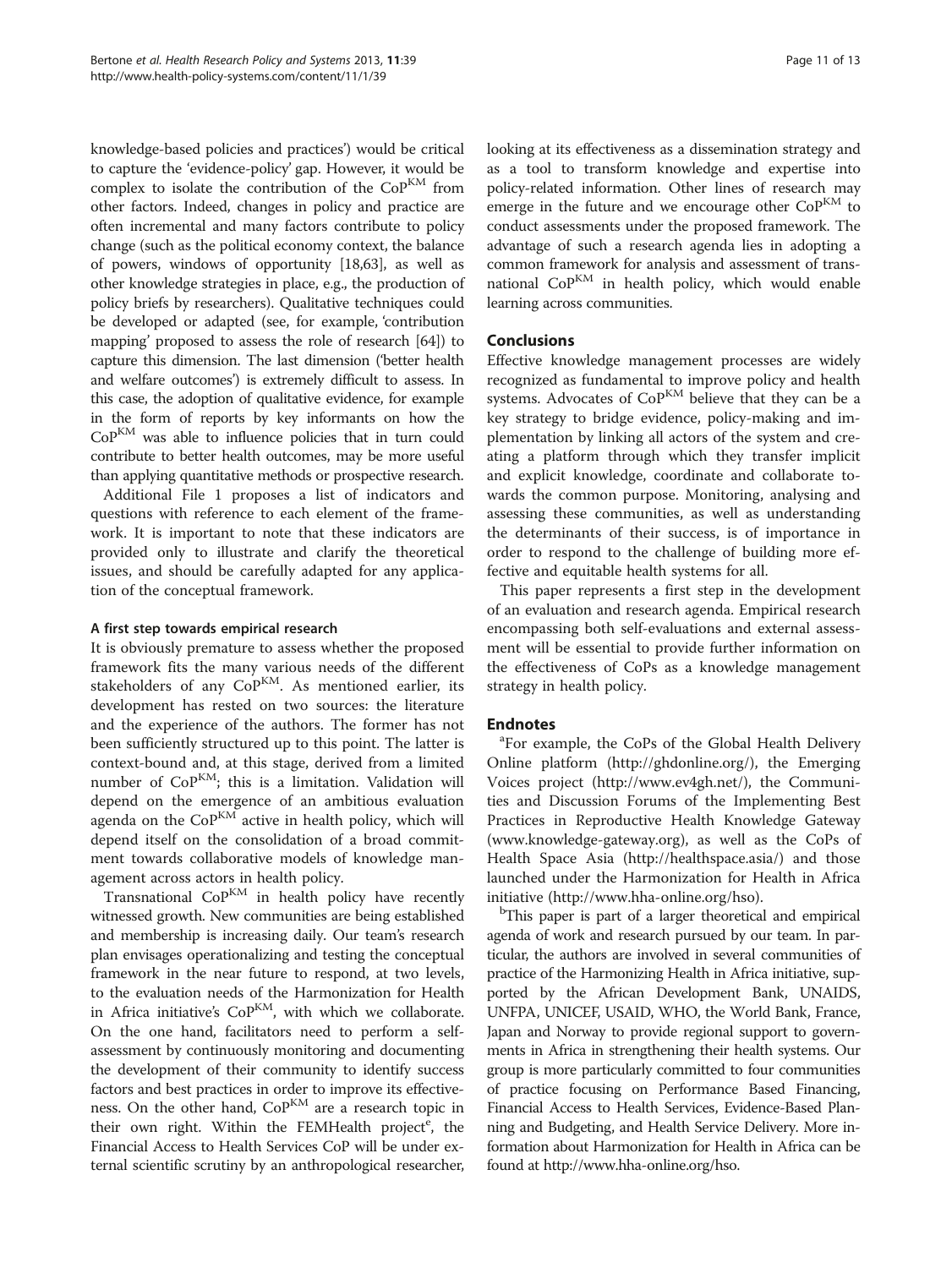<span id="page-11-0"></span><sup>c</sup>One could easily apply this agenda to some phenomena in global health. A good candidate would be, for instance, the community of scholars committed to 'systematic reviews for evidence-based health policy'. They clearly share a domain of interest, are concerned with improving their repertoire of practices and have developed a strong identity. Research could investigate the mechanisms they set up to govern their agenda, the issue of internal power, their relationship with the rest of the scientific community, the risk of dogmatism, and so on.

<sup>d</sup>In fact, using a label 'abusively' (consciously or not) is a standard social practice: doing so can help in 'marketing' the endeavour, by providing legitimacy or sounding 'new and innovative'. The most important is to keep in mind that there are CoP<sup>KM</sup> which fail to match most of the attributes of a CoP (and possibly struggle because of that) and that they are collaborative arrangements (e.g., networks) not named 'community of practice of something' but actually are CoPs.

FEMHealth is a European Union-funded research program launched in January 2011, which focuses on fee exemption policies for maternal healthcare in Burkina Faso, Benin, Mali and Morocco. The Work Package 5 of the project relates to the dissemination strategy of the main findings and it will adopt a CoP as an innovative approach for it. The CoP itself will be evaluated. More information on FEMHealth is available at [www.abdn.ac.uk/femhealth/](http://www.abdn.ac.uk/femhealth/).

#### Additional file

[Additional file 1.](http://www.biomedcentral.com/content/supplementary/1478-4505-11-39-S1.docx) Indicators and questions relevant for each of the elements of the conceptual framework.

#### Abbreviations

CoP: Communities of Practice; CoPKM: Communities of Practice with knowledge management; ICT: Information and communication technologies; PBF: Performance-based financing.

#### Competing interests

The authors declare that they have no competing interests. For their work as facilitators of CoPs, BM receives funding from the African Development Bank (ADB) and AK from UNICEF.

#### Authors' contributions

All authors participated in the identification of the research question and the conception of the study design. MPB and BM carried out the literature review and drafted a first version of the conceptual framework. All authors suggested further literature to review and commented extensively on the conceptual framework at various stages of its development. MPB, BM, DH, AK, YK, IL, and IS participated in the consultation meeting in Antwerp (August 2011). BM, DH, AK, YK, IL, IS, SW participated in the consultation meeting in Bamako (November 2011). All authors read and approved the final manuscript.

#### Acknowledgements

We gratefully acknowledge funding from the FEMHealth project under the Seventh Framework Programme of the European Commission [contract 261449] and from UNICEF Western and Central Africa Regional Office (Dakar) [contract 2011/0001061-0], in line with their support to the Harmonization for Health in Africa (HHA) initiative [\(www.hha-online.org\)](http://www.hha-online.org/).

The authors would like to thank all those who contributed to this work with their feedback and comments. We are indebted to many: colleagues at ITM, members

of the FEMHealth project, and several members of HHA Communities of Practice. We are particularly grateful to all those who participated in the meetings in Antwerp in August 2011 and Bamako in November 2011. We would also like to acknowledge our reviewers, Sara Bennett, Maarten Kok and Maria Jansen for their extremely useful comments on previous versions of this paper. This work would not have been possible without the precious insights on their experience and the constant encouragement provided by all the members of the communities of practice we are involved within, and in particular the Performance Based Financing and the Financial Access to Health Services CoPs. The authors would like to thank all those who contributed to this work with their feedback and comments. We are indebted to many colleagues at ITM, members of the FEMHealth project, and several members of HHA Communities of Practice. We are particularly grateful to all those who participated in the meetings in Antwerp in August 2011 and Bamako in November 2011. Their observations and remarks on earlier drafts of this framework were extremely useful.

This work would not have been possible without the precious insights on their experience and the constant encouragement provided by all the members of the communities of practice we are involved with, and in particular the Performance Based Financing and the Financial Access to Health Services CoPs.

#### Author details

<sup>1</sup>Department of Public Health, Institute of Tropical Medicine (ITM) Nationalestraat 155, 2000, Antwerp, Belgium. <sup>2</sup> Facilitator of one of the Harmonization for Health in Africa Communities of Practice.<sup>3</sup>UNICEF West and Central Africa Regional Office (WCARO)BP 29720, Dakar-Yoff, Senegal. 4 Département de Santé Publique et de Biologie Médicale, Institut de Recherche en Sciences de la Santé (IRSS)03 BP 7192, Ouagadougou, Burkina Faso. <sup>5</sup>Maternal and Neonatal Health Group, Faculty of Epidemiology and Population Health, London School of Hygiene and Tropical MedicineKeppel Street, London WC1E 7HT, UK. <sup>6</sup>Research Centre of the University of Montreal Hospital Centre (CRCHUM)Tour Saint-Antoine, 850 rue Saint-Denis, Montréal H2X 0A9, Canada. <sup>7</sup>FEMHealth project coordinator, Immpact, University of Aberdeen2nd Floor, Health Sciences Building, Foresterhill, Aberdeen AB25 2ZD, UK.

#### Received: 21 January 2013 Accepted: 3 October 2013 Published: 20 October 2013

#### References

- 1. Landry R, Amara N, Pablos-Mendes A, Shademani R, Gold I: The knowledgevalue chain: a conceptual framework for knowledge translation in health. Bull World Health Organ 2006, 84:597–602.
- 2. WHO: World Health Report 2006 Working Together for Health. Geneva: World Health Organization; 2006.
- 3. Lave J, Wenger E: Situated Learning: Legitimate Peripheral Participation. Cambridge, UK: Cambridge University Press; 1991.
- 4. Kear K: Online and Social Networking Communities. A Best Practice Guide for Educators. New York, NY: Routledge; 2011.
- 5. Wenger E, McDermott R, Snyder WM: Cultivating Communities of Practice: A Guide to Managing Knowledge. Boston, MA: Harvard Business School Press; 2002.
- 6. Kothari A, Hovanec N, Hastie R, Sibbald S: Lessons from the business sector for successful knowledge management in health care: a systematic review. BMC Health Serv Res 2011, 11:173.
- 7. Le May A: Communities of Practice in Health and Social Care. Oxford, UK: Wiley-Blackwell; 2009.
- 8. Hara N, Hew KF: Knowledge-sharing in an online community of health-care professionals. Information Technol People 2007, 20:235–261.
- 9. Avila M, Nallathambi K, Richey C, Mwaikambo L: Six years of lessons learned in monitoring and evaluating online discussion forums. Knowledge Management E-Learning 2011, 3:621–643.
- 10. Kislov R, Harvey G, Walshe K: Collaborations for leadership in applied health research and care: lessons from the theory of communities of practice. Implement Sci 2011, 6:64.
- 11. Ranmuthugala G, Plumb JJ, Cunningham FC, Georgiou A, Westbrook JI, Braithwaite J: How and why are communities of practice established in the healthcare sector? A systematic review of the literature. BMC Health Serv Res 2011, 11:273.
- 12. Li LC, Grimshaw JM, Nielsen C, Judd M, Coyte PC, Graham ID: Use of communities of practice in business and health care sectors: a systematic review. Implement Sci 2009, 4:27.